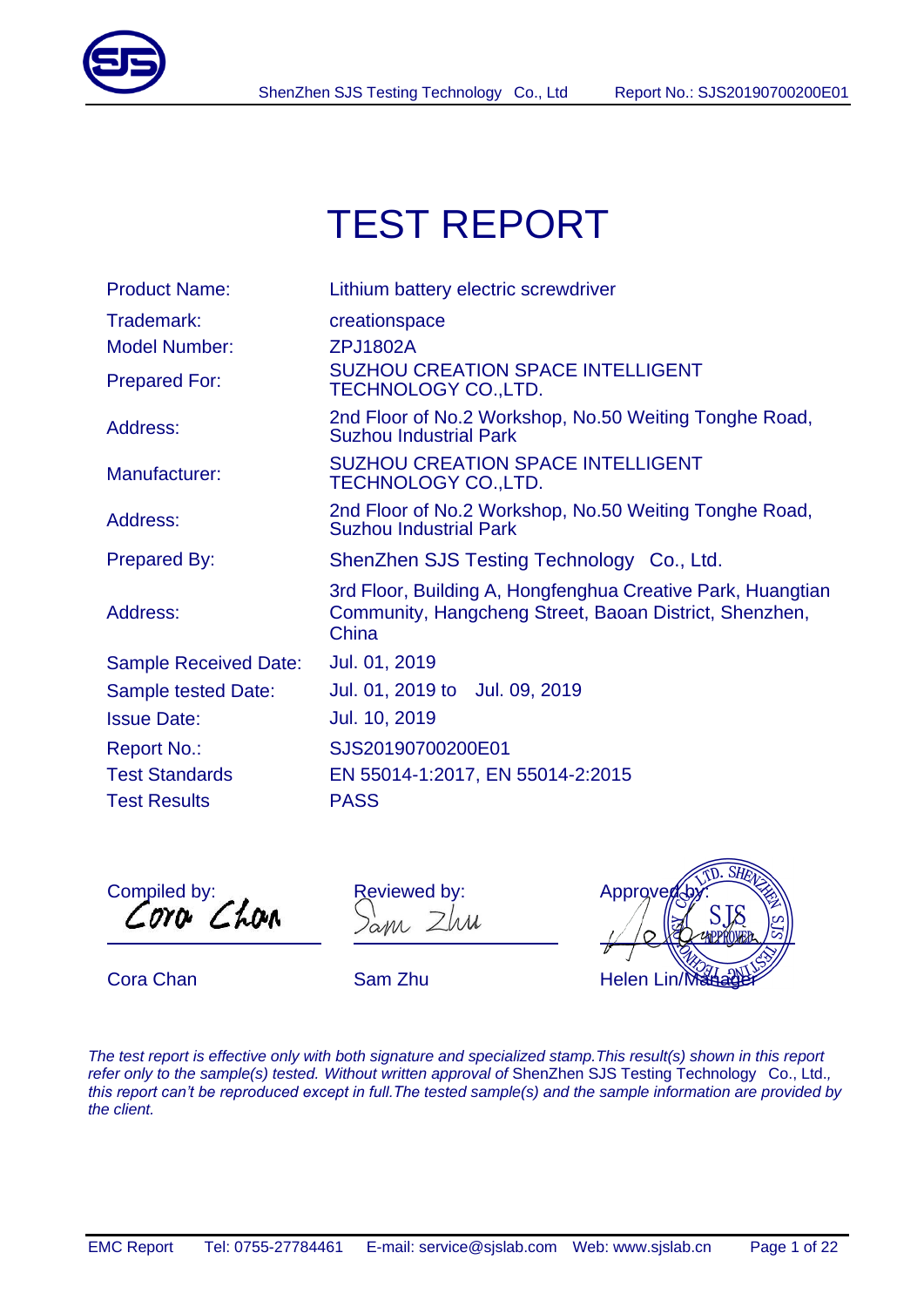

### **TABLE OF CONTENT**

|                 | <b>Test Report Declaration</b>                              | Page |
|-----------------|-------------------------------------------------------------|------|
| 1.              |                                                             |      |
| 2.              |                                                             |      |
| 3.              |                                                             |      |
| 4.              |                                                             |      |
| 4.1             |                                                             |      |
| 4.2             |                                                             |      |
| 4.3             |                                                             |      |
| 4.4             |                                                             |      |
| 5.              |                                                             |      |
| 5.1             |                                                             |      |
| 5.2             |                                                             |      |
| 6.              |                                                             |      |
| 6.1             |                                                             |      |
| 6.2             |                                                             |      |
| 6.3             |                                                             |      |
| 6.4             |                                                             |      |
| 7.              |                                                             |      |
| 7.1             |                                                             |      |
| 7.2             |                                                             |      |
| 7.3             |                                                             |      |
| 7.4             |                                                             |      |
| 8.              | <b>IMMUNITY TEST OF GENERAL THE PERFORMANCE CRITERIA 14</b> |      |
| 9.              | ELECTROSTATIC DISCHARGE IMMUNITY TEST (ESD)  15             |      |
|                 |                                                             |      |
| 9.2             |                                                             |      |
| 9.3             |                                                             |      |
| 9.4             |                                                             |      |
| 10 <sub>1</sub> |                                                             |      |
| 11.             |                                                             |      |

 *(Note: N/A means not applicable)*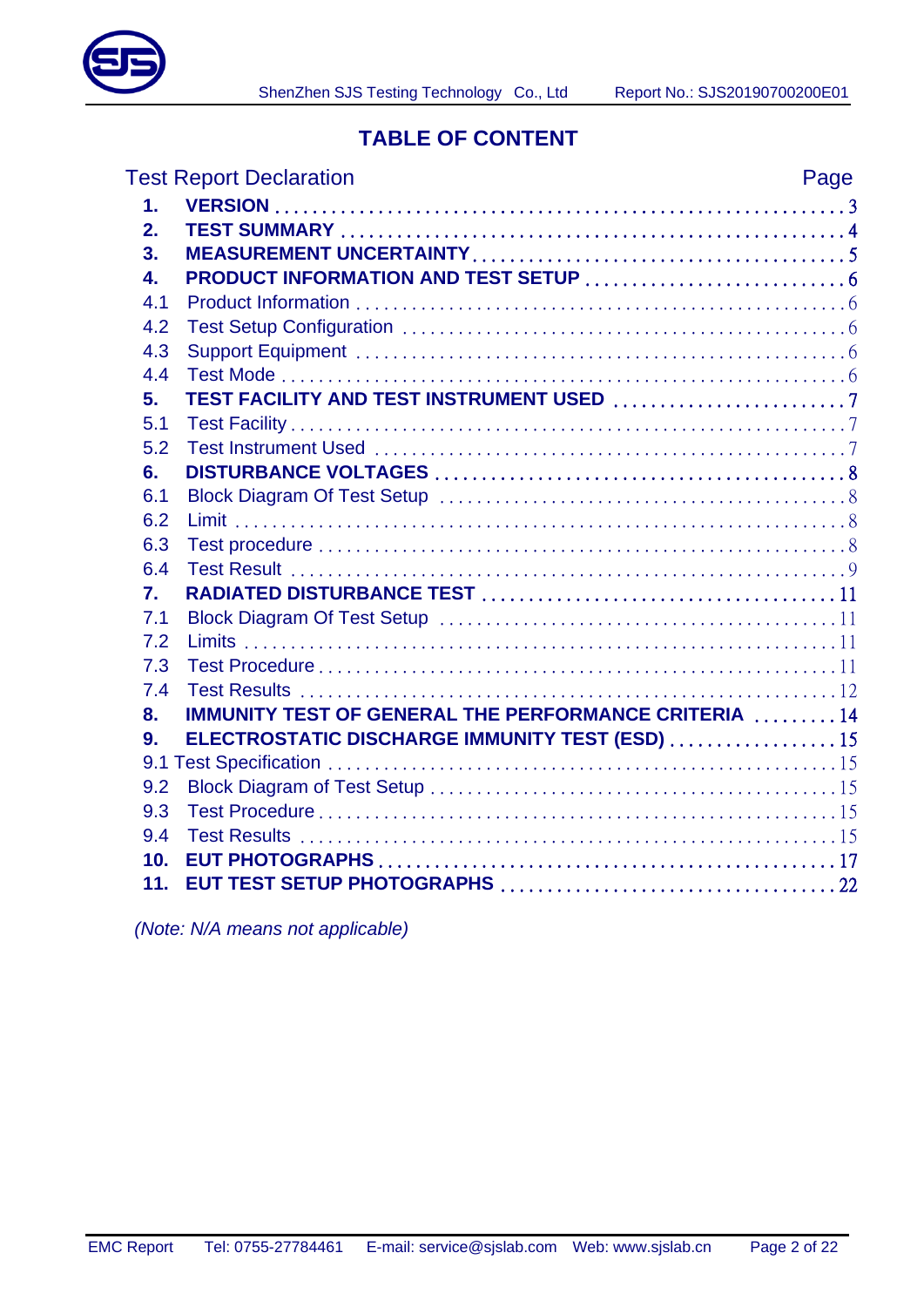

# <span id="page-2-0"></span>**1. VERSION**

| <b>Report No.</b> | <b>Issue Date</b> | <b>Description</b> | <b>Approved</b> |
|-------------------|-------------------|--------------------|-----------------|
| SJS20190700200E01 | Jul. 10, 2019     | Original           | valid           |
|                   |                   |                    |                 |
|                   |                   |                    |                 |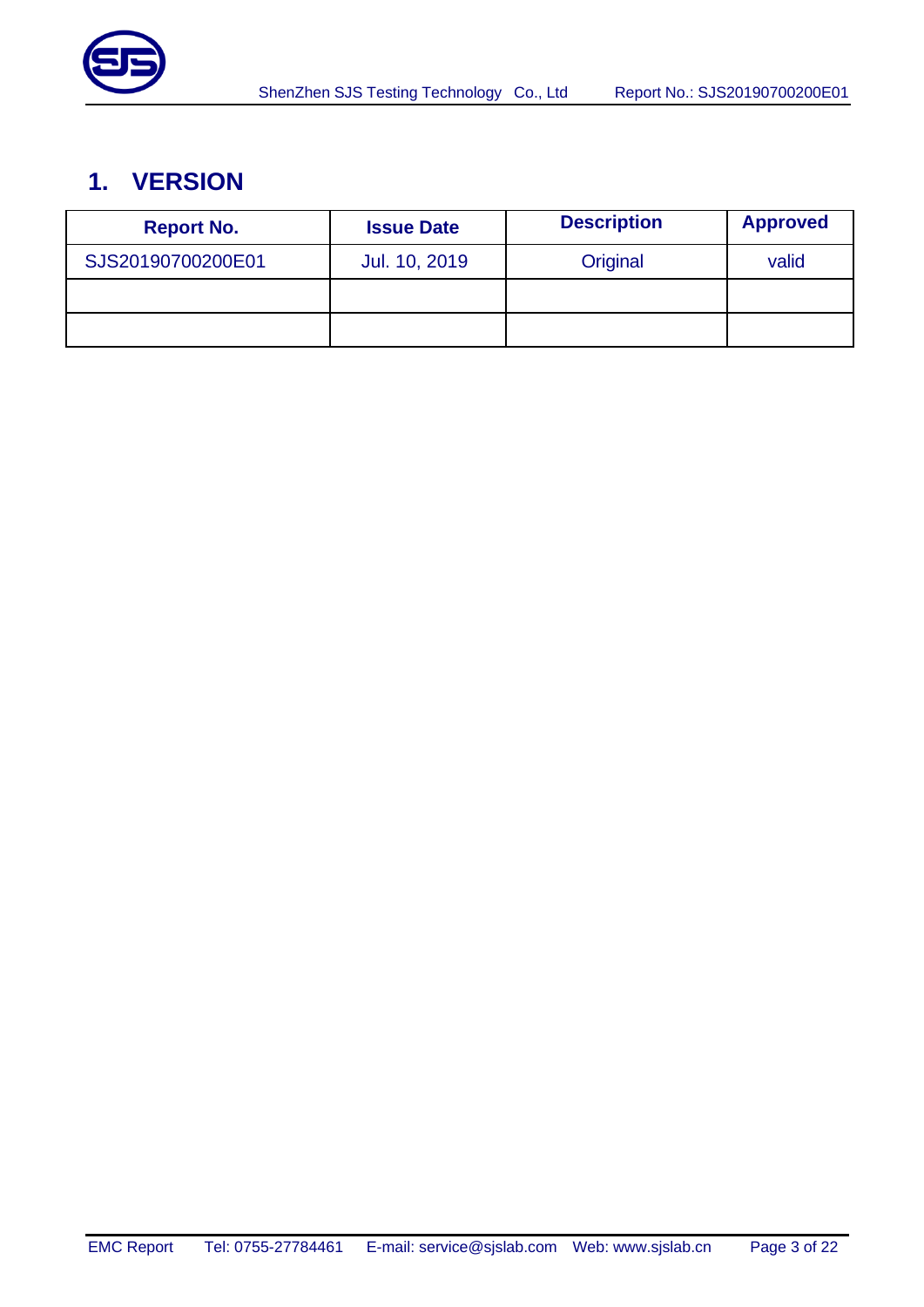

# <span id="page-3-0"></span>**2. TEST SUMMARY**

The Product has been tested according to the following specifications:

| <b>EMISSION</b> |                                                         |                       |  |  |  |
|-----------------|---------------------------------------------------------|-----------------------|--|--|--|
| <b>Standard</b> | <b>Test Item</b>                                        | <b>Test</b><br>result |  |  |  |
| EN 55014-1      | Disturbance voltages (CE)                               | Pass                  |  |  |  |
| EN 55014-1      | Discontinuous disturbance (Clicks)                      | N/A <sup>1</sup>      |  |  |  |
| EN 55014-1      | Disturbance power(DP)                                   | N/A <sup>2</sup>      |  |  |  |
| EN 55014-1      | Magnetic field induced current in a 2m loop antenna(ME) | N/A <sup>3</sup>      |  |  |  |
| EN 55014-1      | Magnetic field strength                                 | N/A <sup>3</sup>      |  |  |  |
| EN 55014-1      | Radiated disturbance (RE)                               | Pass                  |  |  |  |

| <b>IMMUNITY (EN 55014-2)</b> |                                                     |                       |  |  |  |
|------------------------------|-----------------------------------------------------|-----------------------|--|--|--|
| <b>Standard</b>              | <b>Test Item</b>                                    | <b>Test</b><br>result |  |  |  |
| IEC 61000-4-2                | Electrostatic discharge immunity Test (ESD)         | Pass                  |  |  |  |
| IEC 61000-4-3                | Radio frequency electromagnetic fields (RS)         | N/A <sup>5</sup>      |  |  |  |
| IEC 61000-4-4                | Fast transients immunity Test (EFT)                 | N/A <sup>4</sup>      |  |  |  |
| IEC 61000-4-5                | <b>Surges immunity Test</b>                         | N/A <sup>4</sup>      |  |  |  |
| IEC 61000-4-6                | Injected currents immunity Test (CS)                | N/A <sup>4</sup>      |  |  |  |
| IEC 61000-4-11               | Voltage dips and interruptions immunity Test (DIPS) | N/A <sup>4</sup>      |  |  |  |
| Damoulu                      |                                                     |                       |  |  |  |

Remark:

1. The Product has no switching operations, automatic programme or other electrically controlled or operated functions

2. The Product shall be evaluated for emissions in the 30 MHz to 1 000 MHz range by testing in accordance with method b as described in clause 4.3.4.2 of EN55014-1.

3. It only apply to induction cooking appliances.

4. The EUT is powered by the DC by USB port, the test item is not applicable.

5. The Product is belong to category II.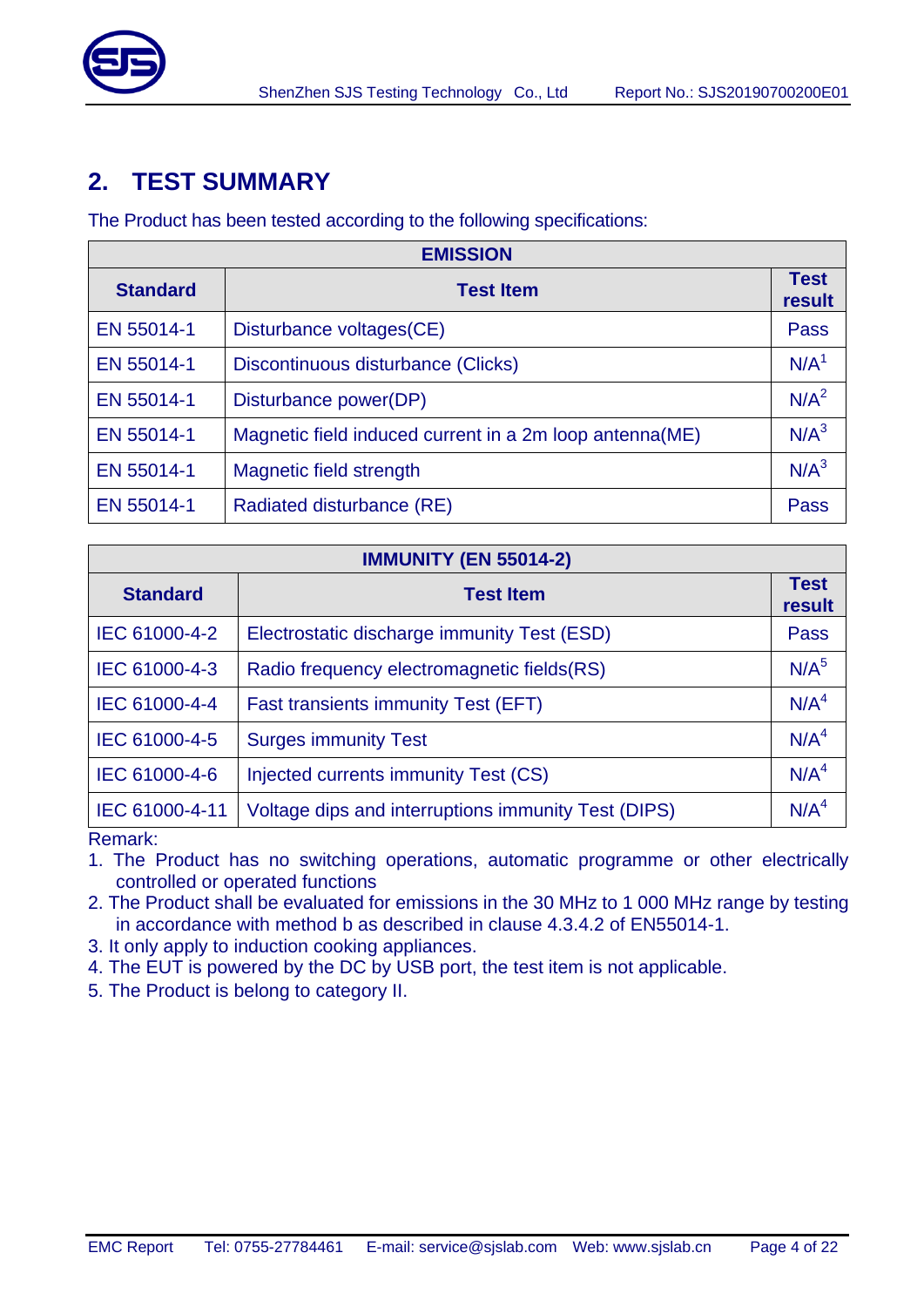

# <span id="page-4-0"></span>**3. MEASUREMENT UNCERTAINTY**

Where relevant, the following measurement uncertainty levels have been estimated for tests performed on the Product as specified in CISPR 16-4-2. This uncertainty represents an expanded uncertainty expressed at approximately the 95% confidence level using a coverage factor of k=2.

| <b>Test item</b>                     | Value (dB) |
|--------------------------------------|------------|
| Disturbance voltages (150K-30MHZ)    | 3.20       |
| Disturbance power(DP)                | 3.70       |
| Radiated disturbance (30MHz-1000MHz) | 4.80       |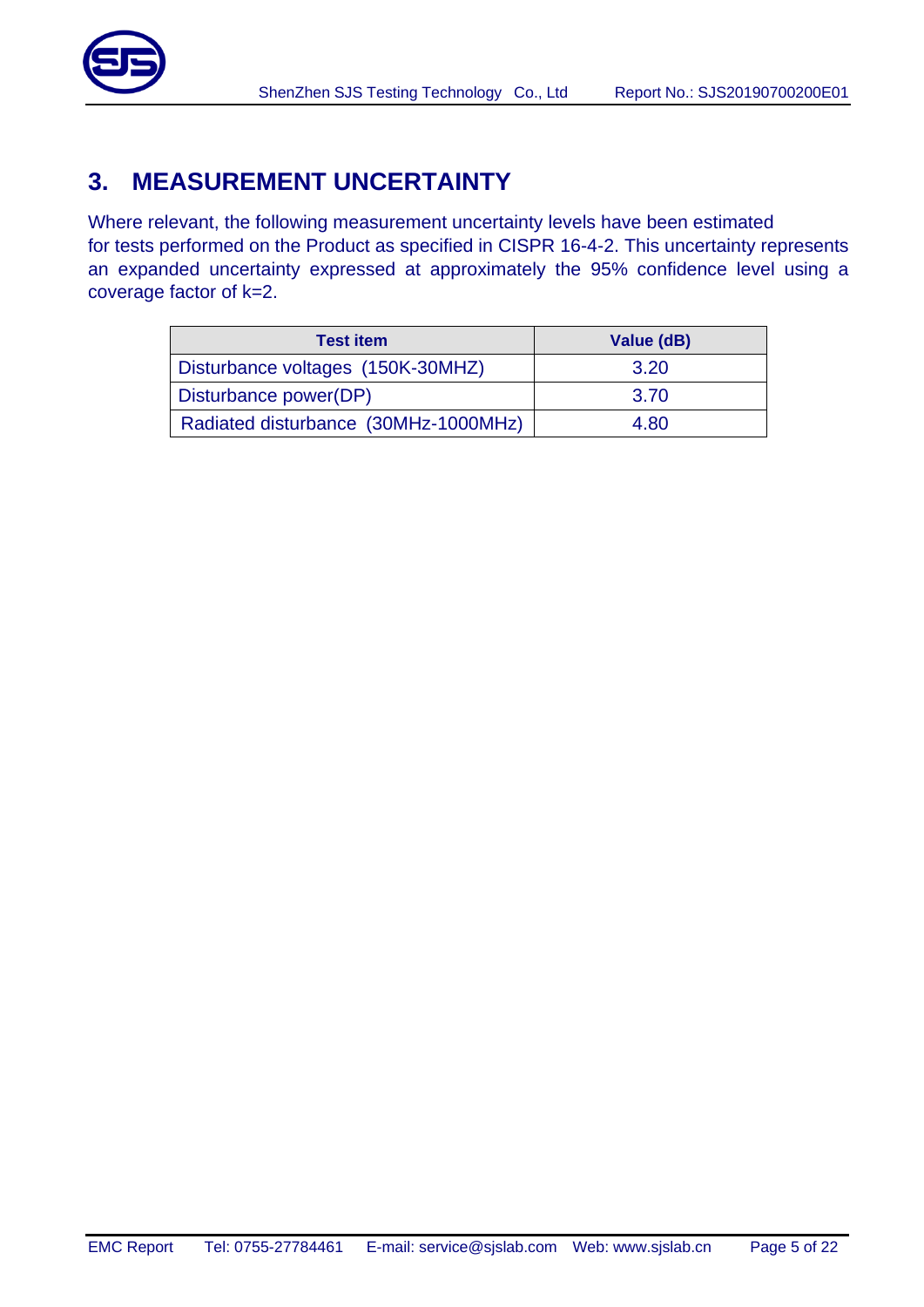

# <span id="page-5-0"></span>**4. PRODUCT INFORMATION AND TEST SETUP**

#### <span id="page-5-1"></span>4.1 Product Information

| <b>Product Name</b> | Lithium battery electric screwdriver |     |  |
|---------------------|--------------------------------------|-----|--|
| <b>Model Number</b> | Input voltage (Vdc)<br>Current (A)   |     |  |
| <b>ZPJ1802A</b>     | 5.0                                  | 1.0 |  |

### <span id="page-5-2"></span>4.2 Test Setup Configuration

See test photographs attached in EUT TEST SETUP PHOTOGRAPHS for the actual connections between Product and support equipment.

#### <span id="page-5-3"></span>4.3 Support Equipment

| No. | <b>Device Type</b> | <b>Brand</b> | <b>Model</b> | <b>Series No.</b> | <b>Data Cable</b> | <b>Power Cord</b> |
|-----|--------------------|--------------|--------------|-------------------|-------------------|-------------------|
|     | <b>ADAPTOR</b>     | UGREEN       | CD122        | ---               | $\frac{1}{2}$     | $- - -$           |
| റ   | <b>ADAPTOR</b>     | RY           | RY-1210      | $\sim$            | --                | $\sim$            |

#### *Notes:*

1. All the equipment/cables were placed in the worst-case configuration to maximize the emission during the test.

2. Grounding was established in accordance with the manufacturer's requirements and conditions for the intended use.

### <span id="page-5-4"></span>4.4 Test Mode

| Test item                                                                                                                                                      | <b>Test Mode</b> | <b>Test Voltage</b>       |  |  |  |
|----------------------------------------------------------------------------------------------------------------------------------------------------------------|------------------|---------------------------|--|--|--|
| Disturbance voltages (150KHz-30MHz)                                                                                                                            | Working          | AC 230V/50Hz <sup>*</sup> |  |  |  |
| Radiated disturbance (30MHz-1GHz)                                                                                                                              | Working          | AC 230V/50Hz <sup>*</sup> |  |  |  |
| Electrostatic discharge (ESD) B                                                                                                                                |                  |                           |  |  |  |
| ⊠Air Discharge: ±8kV                                                                                                                                           | Working          | AC 230V/50Hz              |  |  |  |
| <b>NContact Discharge: ±4kV</b>                                                                                                                                |                  |                           |  |  |  |
| $\boxtimes$ HCP & VCP: $±4kV$                                                                                                                                  |                  |                           |  |  |  |
| All test mode were tested and passed, only Disturbance voltages, Radiated disturbance, shows (*) is the<br>worst case mode which were recorded in this report. |                  |                           |  |  |  |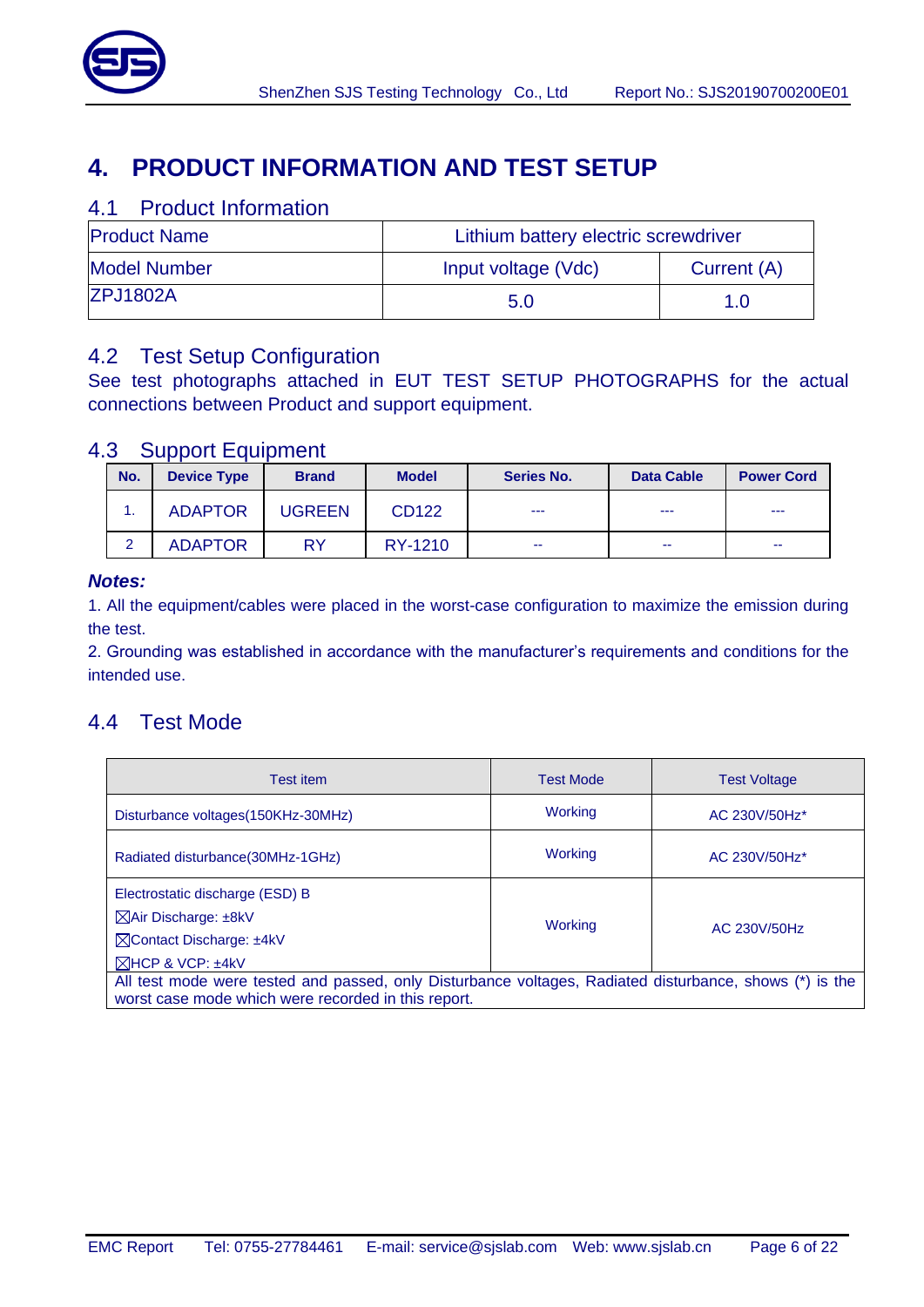

# <span id="page-6-0"></span>**5. TEST FACILITY AND TEST INSTRUMENT USED**

#### <span id="page-6-1"></span>5.1 Test Facility

All measurement facilities used to collect the measurement data are located at SJS 3rd Floor, Building A, Hongfenghua Creative Park, Huangtian Community, Hangcheng Street, Baoan District, Shenzhen, China. The site and apparatus are constructed in conformance with the requirements of ANSI C63.4 and CISPR 16-1-1 other equivalent standards.

| <b>Disturbance voltages and Discontinuous disturbance Test</b> |                               |                 |          |                               |                  |  |
|----------------------------------------------------------------|-------------------------------|-----------------|----------|-------------------------------|------------------|--|
|                                                                | <b>Equipment Manufacturer</b> | Model#          | Serial#  | <b>Last Cal.</b>              | <b>Next Cal.</b> |  |
| Receiver                                                       | <b>R&amp;S</b>                | <b>ESR</b>      | 102075   | Aug. 14, 2018   Aug. 13, 2019 |                  |  |
| <b>LISN</b>                                                    | <b>R&amp;S</b>                | <b>ENV216</b>   | 101375   | Aug. 14, 2018 Aug. 13, 2019   |                  |  |
| <b>ISN</b>                                                     | <b>HPX</b>                    | <b>ISN T800</b> | S1509001 | Aug. 14, 2018   Aug. 13, 2019 |                  |  |

#### <span id="page-6-2"></span>5.2 Test Instrument Used

| <b>Radiated disturbance Test (966 chamber)</b> |                               |                       |                         |                               |                  |  |
|------------------------------------------------|-------------------------------|-----------------------|-------------------------|-------------------------------|------------------|--|
| <b>Equipment</b>                               | <b>Manufacturer</b>           | Model#                | Serial#                 | <b>Last Cal.</b>              | <b>Next Cal.</b> |  |
| 966<br>chamber                                 | ChengYu                       | 966 Room              | 966                     | Aug. 25, 2018 Aug. 24, 2019   |                  |  |
| <b>Receiver</b>                                | R&S                           | <b>ESR</b>            | 101154                  | Aug. 14, 2018 Aug. 13, 2019   |                  |  |
| Amplifier                                      | <b>Schwarzbeck</b>            | <b>BBV9718</b>        | 9718-309                | Aug. 14, 2018   Aug. 13, 2019 |                  |  |
| Amplifier                                      | <b>Schwarzbeck</b>            | <b>BBV9744</b>        | 9744-0037               | Aug. 14, 2018 Aug. 13, 2019   |                  |  |
| <b>TRILOG</b><br><b>Broadband</b><br>Antenna   | schwarzbeck                   | <b>VULB</b><br>9163   | <b>VULB9163-</b><br>942 | Aug. 13, 2018 Aug. 12, 2019   |                  |  |
| <b>Horn</b><br>Antenna                         | <b>SCHWARZBE</b><br><b>CK</b> | <b>BBHA9120</b><br>I) | 1201                    | Aug. 16, 2018 Aug. 15, 2019   |                  |  |

| <b>Electrostatic discharge immunity Test</b>                                               |                |  |  |                                                     |  |  |
|--------------------------------------------------------------------------------------------|----------------|--|--|-----------------------------------------------------|--|--|
| <b>Equipment Manufacturer</b><br>Serial#<br><b>Next Cal.</b><br>Model#<br><b>Last Cal.</b> |                |  |  |                                                     |  |  |
| <b>ESD Tester</b>                                                                          | <b>KIKISUI</b> |  |  | KES4201A   UH002321   Aug. 15, 2018   Aug. 14, 2019 |  |  |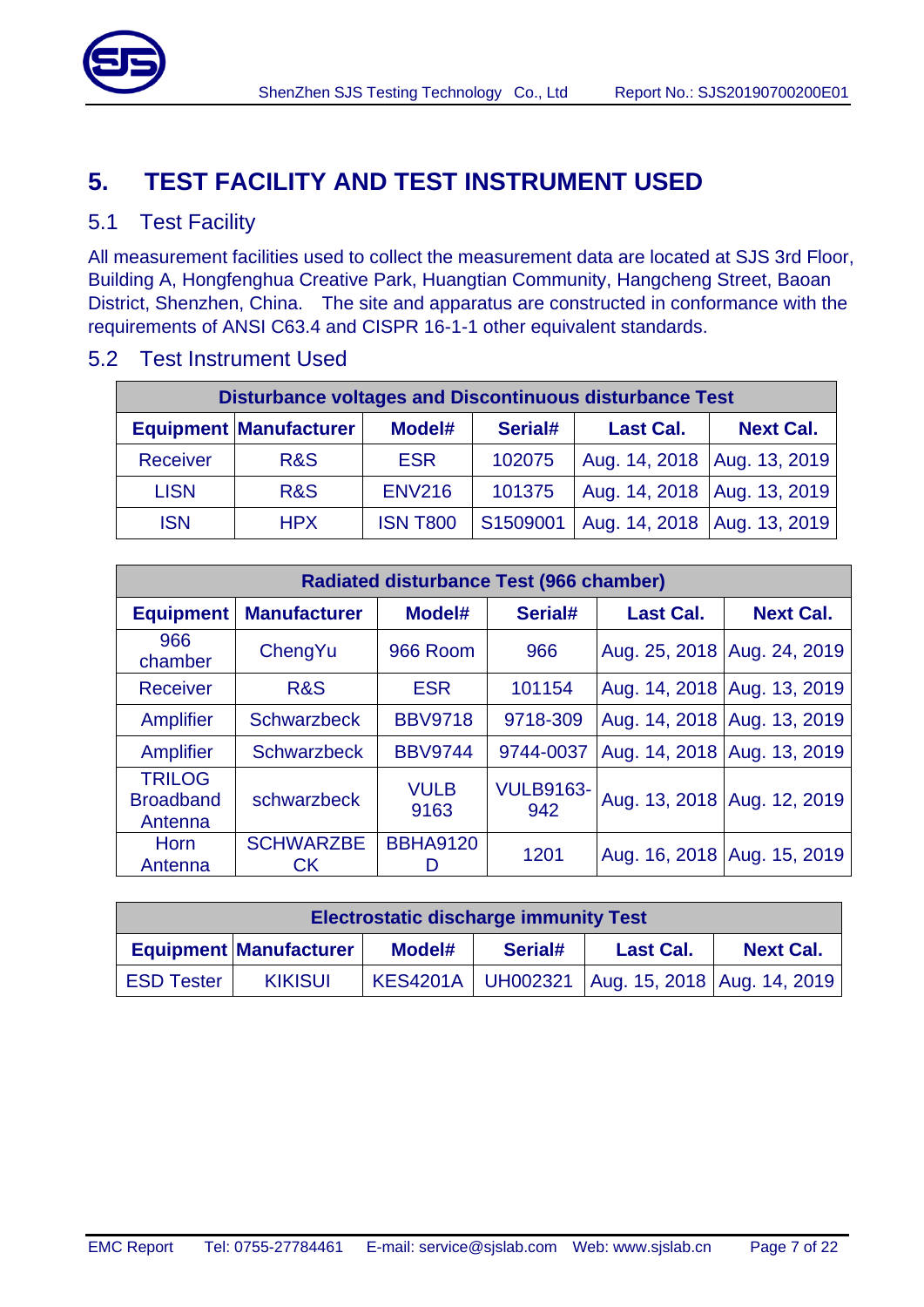

# <span id="page-7-0"></span>**6. DISTURBANCE VOLTAGES**

### <span id="page-7-1"></span>6.1 Block Diagram Of Test Setup

#### **For mains ports:**



# <span id="page-7-2"></span>6.2 Limit

#### **At mains ports Limits for Household Appliance**

| <b>Frequency</b>                      | Limits $dB(\mu V)$ |            |  |  |  |
|---------------------------------------|--------------------|------------|--|--|--|
| (MHz)                                 | <b>Quasi-peak</b>  | Average    |  |  |  |
| 0.15<br>0,50<br>$\tilde{\phantom{a}}$ | $66 - 56*$         | $56 - 46*$ |  |  |  |
| 5.00<br>0.50<br>$\tilde{\phantom{a}}$ | 56                 | 46         |  |  |  |
| 30.00<br>5.00<br>$\tilde{}$           | 60                 | 50         |  |  |  |

Notes: 1. \*Decreasing linearly with logarithm of frequency.

2. The lower limit shall apply at the transition frequencies.

#### <span id="page-7-3"></span>6.3 Test procedure

#### **For mains ports:**

a. The Product was placed on a nonconductive table 0.8 m above the horizontal ground reference plane, and 0.4 m from the vertical ground reference plane, and connected to the main through Line Impedance Stability Network (L.I.S.N).

b. The RBW of the receiver was set at 9 kHz in 150 kHz ~ 30MHz with Peak and AVG detector in Max Hold mode. Run the receiver's pre-scan to record the maximum disturbance generated from Product in all power lines in the full band.

c. For each frequency whose maximum record was higher or close to limit, measure its QP and AVG values and record.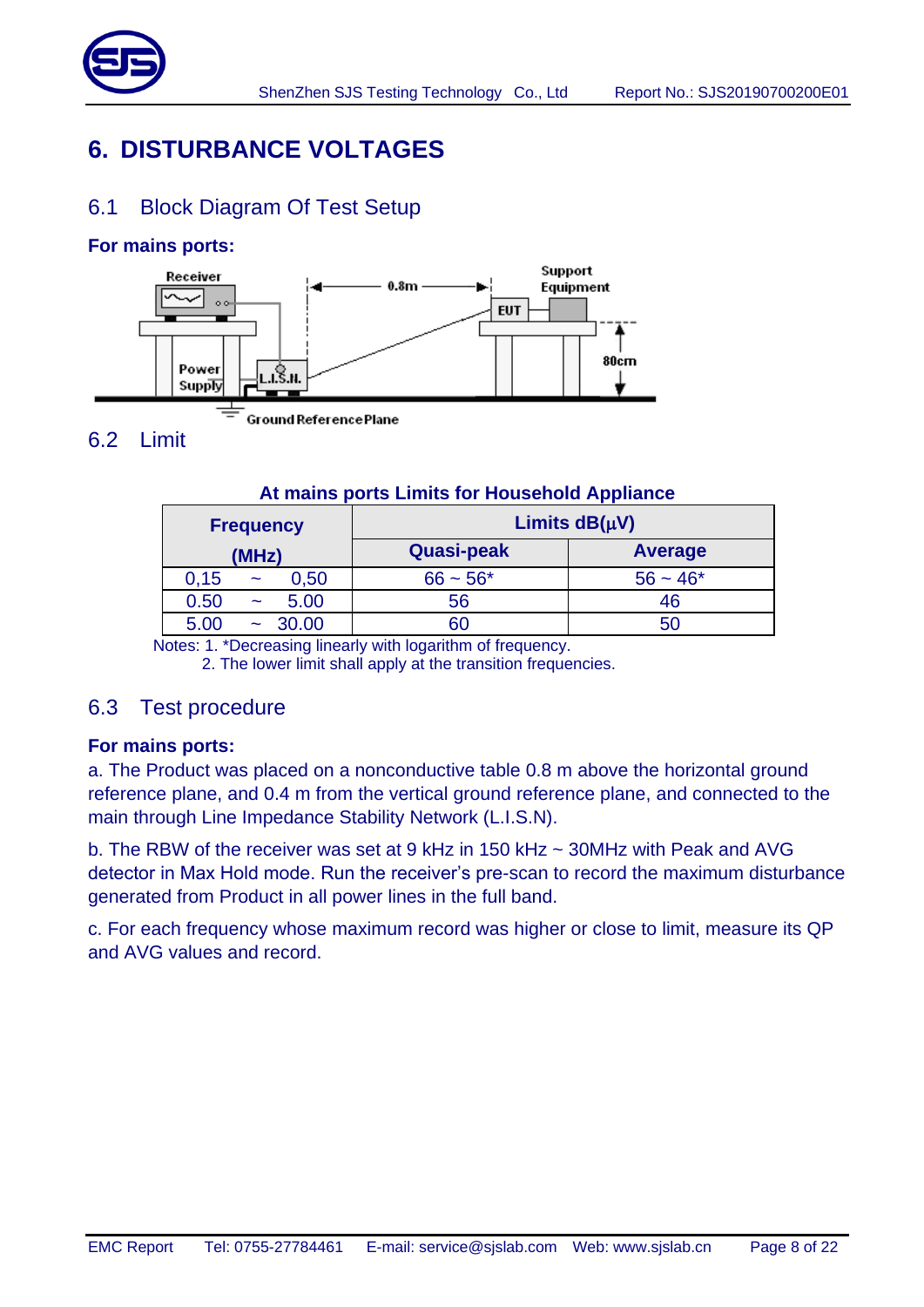

### <span id="page-8-0"></span>6.4 Test Result

| Temperature:         | 26 °C                                                 | <b>Relative Humidity:</b> | 154%           |
|----------------------|-------------------------------------------------------|---------------------------|----------------|
| <b>Pressure:</b>     | '101kPa                                               | Phase:                    | lLine          |
| <b>Test Voltage:</b> | <b>DC</b> 5V from adapter Input<br><b>AC230V/50Hz</b> | <b>Test Mode:</b>         | <b>Working</b> |



|                | No. Mk. | Freq.  | Reading<br>Level | Correct<br>Factor | Measure-<br>ment | Limit | Over          |            |         |
|----------------|---------|--------|------------------|-------------------|------------------|-------|---------------|------------|---------|
|                |         | MHz    | dBuV             | dB                | dBuV             | dBuV  | dB            | Detector   | Comment |
| 1              |         | 0.2220 | 32.47            | 9.76              | 42.23            |       | 62.74 -20.51  | QP         |         |
| $\overline{2}$ |         | 0.2220 | 26.65            | 9.76              | 36.41            |       | 54.77 -18.36  | AVG        |         |
| 3              |         | 0.3300 | 31.18            | 9.76              | 40.94            |       | 59.45 - 18.51 | QP         |         |
| 4              |         | 0.3300 | 24.90            | 9.76              | 34.66            |       | 50.49 -15.83  | <b>AVG</b> |         |
| 5              |         | 0.5505 | 30.38            | 10.00             | 40.38            |       | 56.00 - 15.62 | QP         |         |
| $6*$           |         | 0.5505 | 24.42            | 10.00             | 34.42            |       | 46.00 -11.58  | AVG        |         |
| 7              |         | 1.2075 | 17.96            | 9.77              | 27.73            |       | 56.00 -28.27  | QP         |         |
| 8              |         | 1.2075 | 6.54             | 9.77              | 16.31            |       | 46.00 -29.69  | AVG        |         |
| 9              |         | 2.7510 | 28.19            | 9.82              | 38.01            |       | 56.00 -17.99  | QP         |         |
| 10             |         | 2.7510 | 19.11            | 9.82              | 28.93            |       | 46.00 -17.07  | AVG        |         |
| 11             |         | 8.3670 | 22.02            | 9.91              | 31.93            |       | 60.00 -28.07  | QP         |         |
| 12             |         | 8.3670 | 5.56             | 9.91              | 15.47            |       | 50.00 -34.53  | AVG        |         |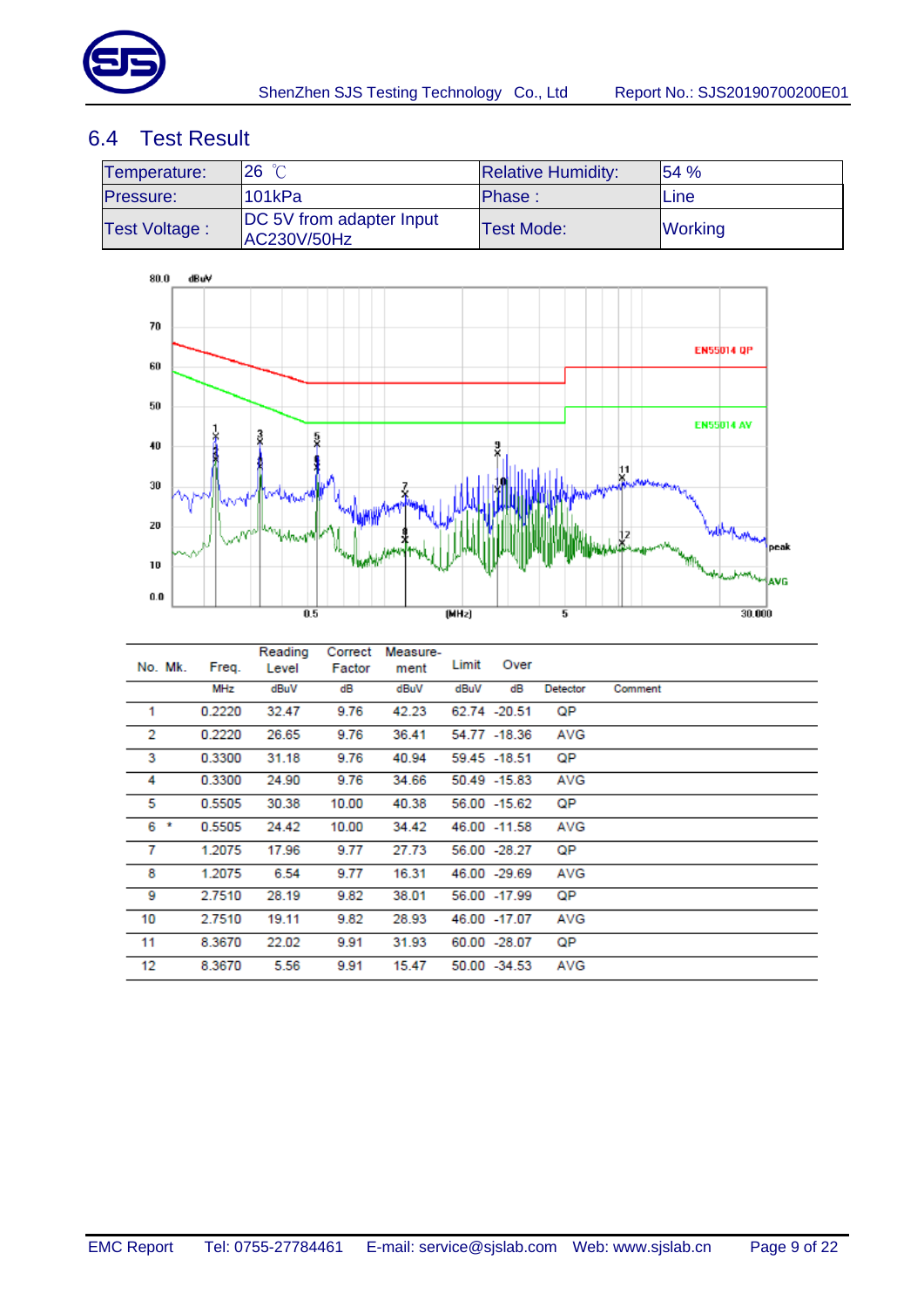

| Temperature:  | $26^{\circ}$ C                                  | <b>Relative Humidity:</b> | 154%            |
|---------------|-------------------------------------------------|---------------------------|-----------------|
| Pressure:     | l101kPa                                         | Phase:                    | <b>INeutral</b> |
| Test Voltage: | <b>IDC 5V from adapter Input</b><br>AC230V/50Hz | <b>Test Mode:</b>         | <b>Working</b>  |



|    | No. Mk. | Freq.  | Reading<br>Level | Correct<br>Factor | Measure-<br>ment | Limit | Over          |          |         |
|----|---------|--------|------------------|-------------------|------------------|-------|---------------|----------|---------|
|    |         | MHz    | dBuV             | dB                | dBuV             | dBuV  | dB            | Detector | Comment |
| 1  |         | 0.2220 | 27.01            | 9.76              | 36.77            |       | 62.74 - 25.97 | QP       |         |
| 2  |         | 0.2220 | 20.10            | 9.76              | 29.86            |       | 54.77 -24.91  | AVG      |         |
| 3  |         | 0.3300 | 25.45            | 9.76              | 35.21            |       | 59.45 -24.24  | QP       |         |
| 4  |         | 0.3300 | 5.42             | 9.76              | 15.18            |       | 50.49 -35.31  | AVG      |         |
| 5  |         | 0.5505 | 24.38            | 10.00             | 34.38            |       | 56.00 -21.62  | QP       |         |
|    | $6*$    | 0.5505 | 18.23            | 10.00             | 28.23            |       | 46.00 -17.77  | AVG      |         |
| 7  |         | 1.2120 | 16.16            | 9.77              | 25.93            |       | 56.00 -30.07  | QP       |         |
| 8  |         | 1.2120 | 3.83             | 9.77              | 13.60            |       | 46.00 -32.40  | AVG      |         |
| 9  |         | 2.9715 | 23.93            | 9.83              | 33.76            |       | 56.00 -22.24  | QP       |         |
| 10 |         | 2.9715 | 17.07            | 9.83              | 26.90            |       | 46.00 -19.10  | AVG      |         |
| 11 |         | 3.9615 | 23.25            | 9.86              | 33.11            |       | 56.00 -22.89  | QP       |         |
| 12 |         | 3.9615 | 14.03            | 9.86              | 23.89            |       | 46.00 -22.11  | AVG      |         |

#### Remark:

- 1. All readings are Quasi-Peak and Average values.
- 2. Factor = Insertion Loss + Cable Loss.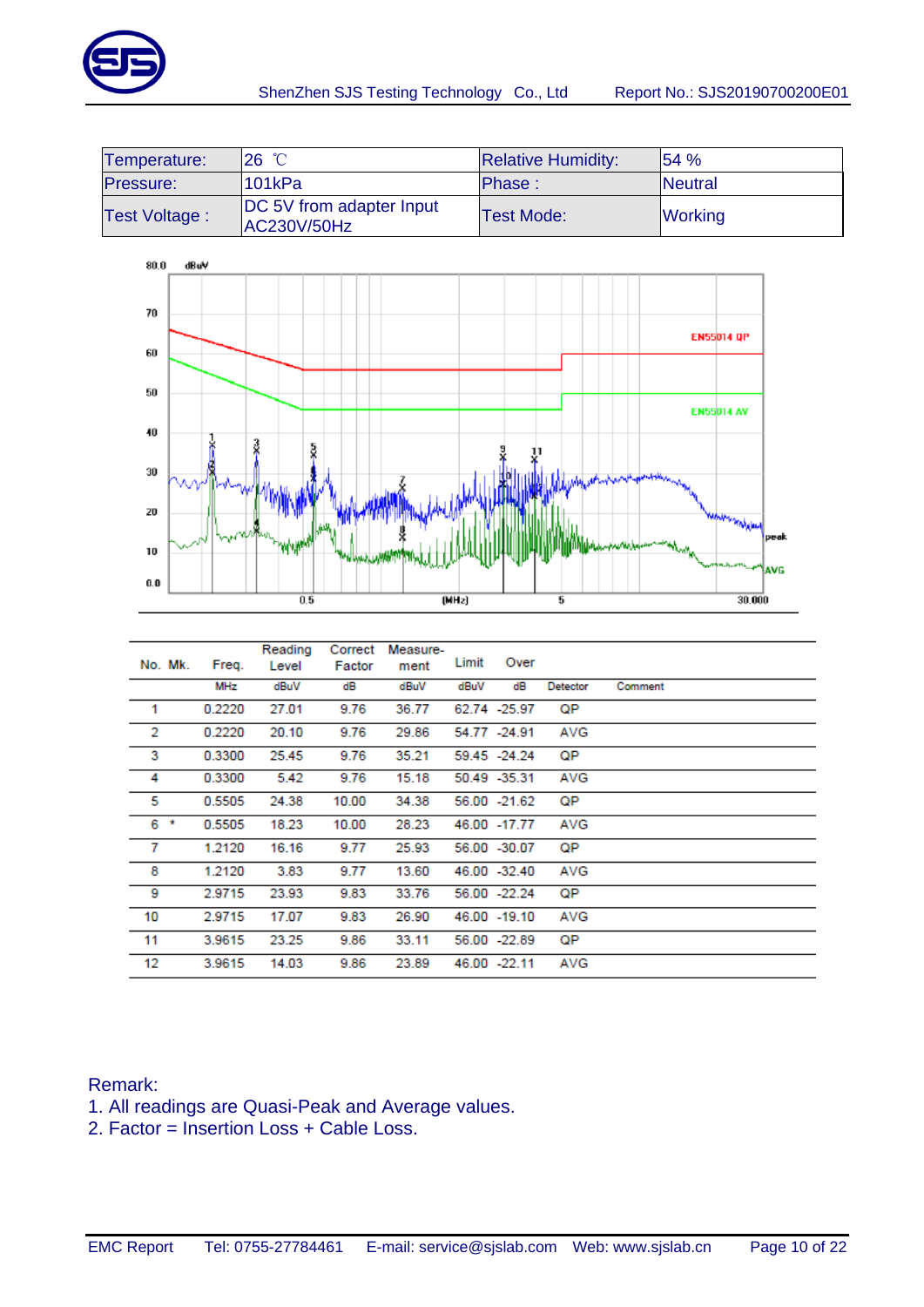

# <span id="page-10-0"></span>**7. RADIATED DISTURBANCE TEST**

## <span id="page-10-1"></span>7.1 Block Diagram Of Test Setup



### <span id="page-10-2"></span>7.2 Limits

| <b>Frequency (MHz)</b> | <b>Quasi-peak limits at 3m</b><br>$dB(\mu V/m)$ |
|------------------------|-------------------------------------------------|
| 30-230                 | 40                                              |
| 230-1000               | $\Delta I$                                      |

**Note:** The lower limit shall apply at the transition frequencies.

### <span id="page-10-3"></span>7.3 Test Procedure

a. The Product was placed on the nonconductive turntable 0.8 m above the ground at a chamber.

b. Set the spectrum analyzer/receiver in Peak detector, Max Hold mode, and 120 kHz RBW. Record the maximum field strength of all the pre-scan process in the full band when the antenna is varied between 1~4 m in both horizontal and vertical, and the turntable is rotated from 0 to 360 degrees.

c. For each frequency whose maximum record was higher or close to limit, measure its QP value: vary the antenna's height and rotate the turntable from 0 to 360 degrees to find the height and degree where Product radiated the maximum emission, then set the test frequency analyzer/receiver to QP Detector and specified bandwidth with Maximum Hold Mode, and record the maximum value.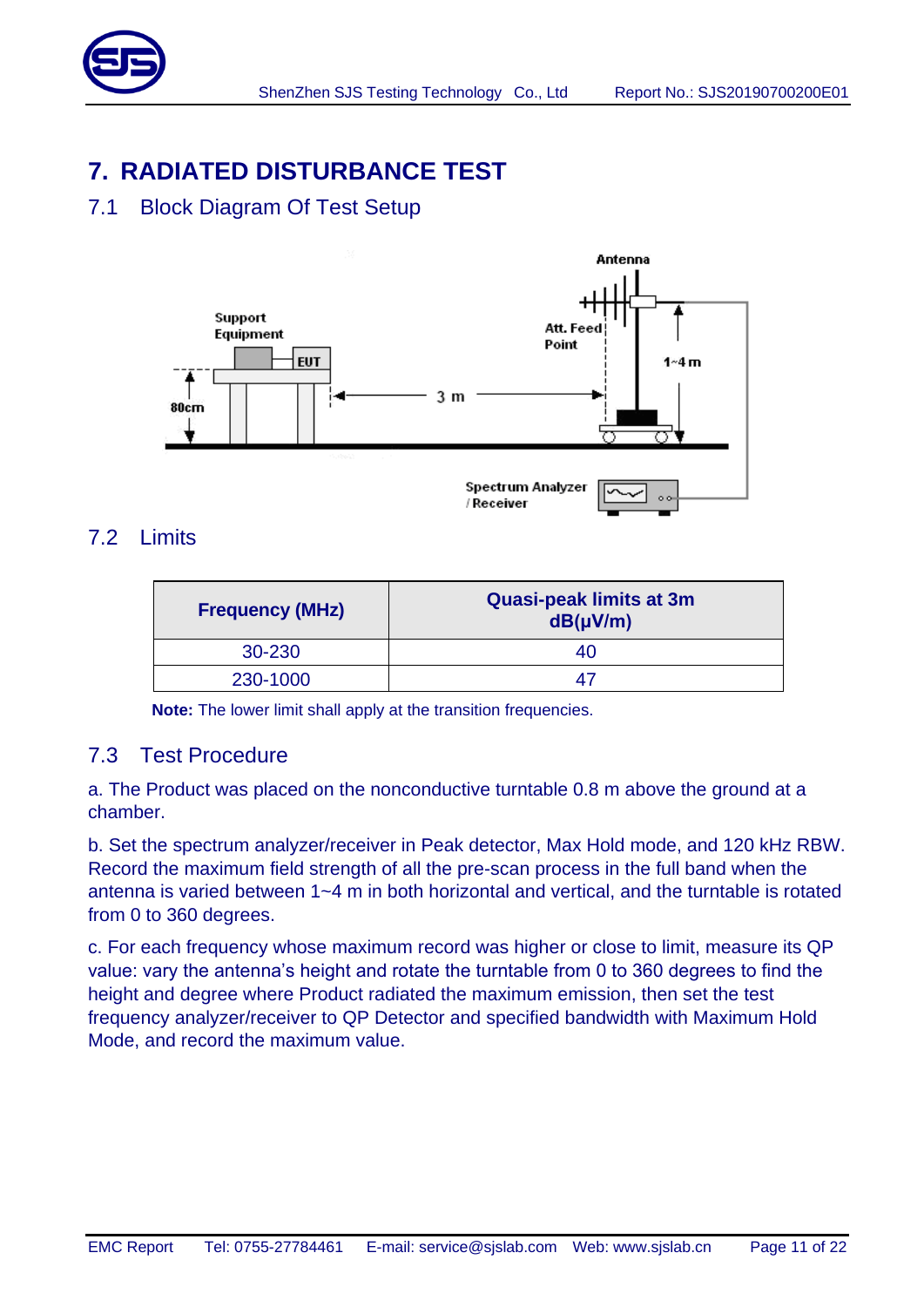

### <span id="page-11-0"></span>7.4 Test Results

| Temperature:     | 26 °C                                                 | <b>Relative Humidity:</b> | 154%              |
|------------------|-------------------------------------------------------|---------------------------|-------------------|
| <b>Pressure:</b> | 101kPa                                                | Phase:                    | <b>Horizontal</b> |
| Test Voltage:    | <b>DC 5V from adapter Input</b><br><b>AC230V/50Hz</b> | <b>Test Mode:</b>         | <b>Working</b>    |



| No. Mk. | Freq.      | Reading<br>Level | Correct<br>Factor | Measure-<br>ment | Limit | Over        |          | Antenna<br>Height | Table<br>Degree |         |
|---------|------------|------------------|-------------------|------------------|-------|-------------|----------|-------------------|-----------------|---------|
|         | <b>MHz</b> | dBuV             | dB                | dBuV/m           | dB/m  | dB          | Detector | cm                | degree          | Comment |
| 1       | 53.3179    | 28.66            | $-14.49$          | 14.17            | 40.00 | -25.83      | QP       |                   |                 |         |
| 2       | 97.1148    | 29.63            | $-16.09$          | 13.54            | 40.00 | -26.46      | - QP     |                   |                 |         |
| 3       | 185.1379   | 44.40            | $-17.57$          | 26.83            | 40.00 | $-13.17$ QP |          |                   |                 |         |
| 4       | 278,0668   | 33.87            | $-14.69$          | 19.18            | 47.00 | $-27.82$ QP |          |                   |                 |         |
| 5       | 580.7026   | 25.04            | $-6.99$           | 18.05            | 47.00 | $-28.95$    | QP       |                   |                 |         |
| 6       | 955.4381   | 28.86            | $-1.96$           | 26.90            | 47.00 | $-20.10$    | QP       |                   |                 |         |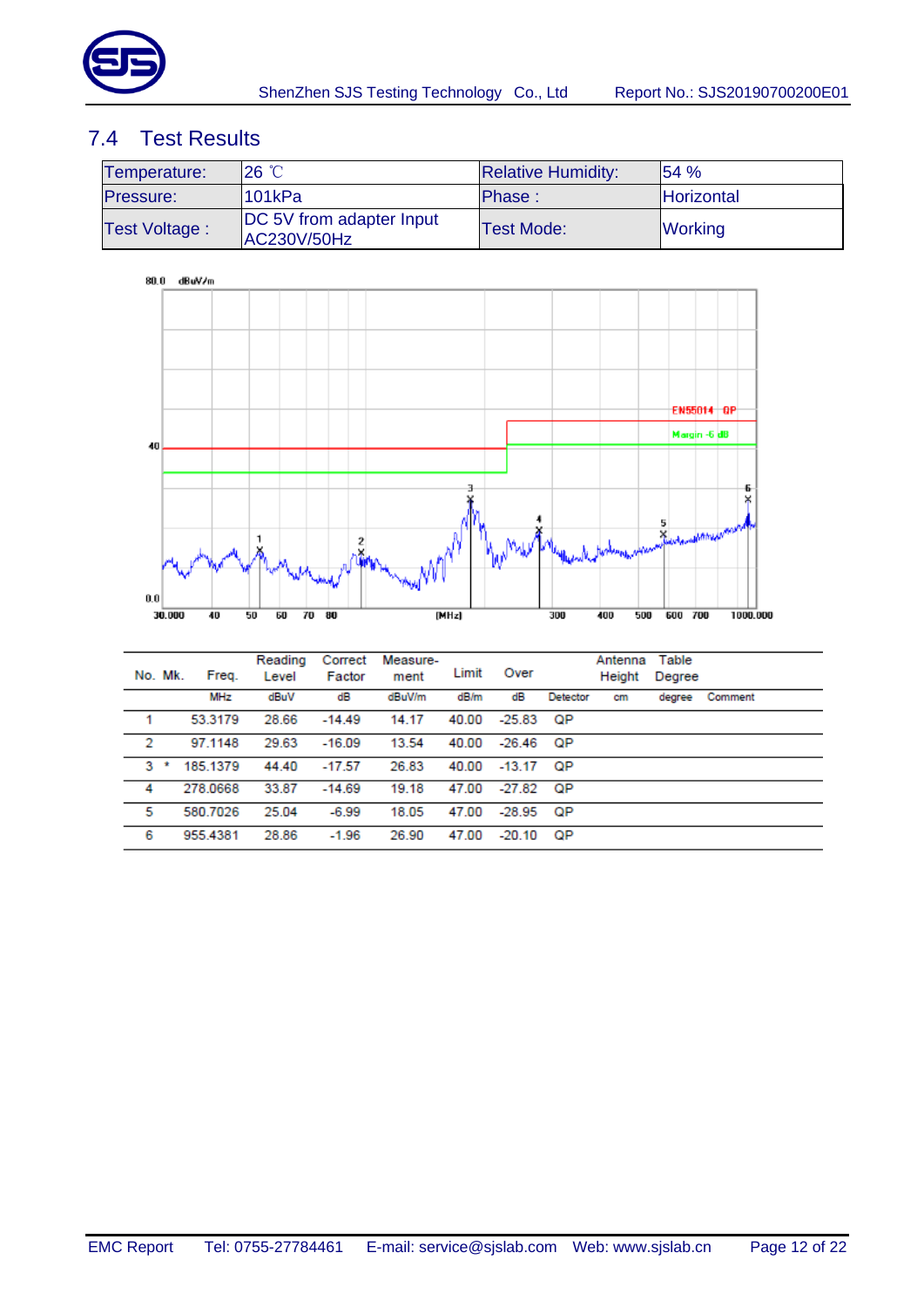

| Temperature:         | $26^{\circ}$ C                                 | <b>Relative Humidity:</b> | 154%            |
|----------------------|------------------------------------------------|---------------------------|-----------------|
| Pressure:            | 101kPa                                         | Phase:                    | <b>Vertical</b> |
| <b>Test Voltage:</b> | <b>DC</b> 5V from adapter Input<br>AC230V/50Hz | <b>Test Mode:</b>         | <b>Working</b>  |



| No. Mk. | Freq.      | Reading<br>Level | Correct<br>Factor | Measure-<br>ment | Limit | Over     |          | Antenna<br>Height | Table<br>Degree |         |
|---------|------------|------------------|-------------------|------------------|-------|----------|----------|-------------------|-----------------|---------|
|         | <b>MHz</b> | dBuV             | dB                | dBuV/m           | dB/m  | dB       | Detector | cm                | degree          | Comment |
| 1       | 32.0667    | 35.91            | $-16.69$          | 19.22            | 40.00 | -20.78   | QP       |                   |                 |         |
| 2       | 62.2128    | 32.53            | $-16.03$          | 16.50            | 40.00 | -23.50   | QР       |                   |                 |         |
| 3       | 93.1132    | 35.03            | $-16.85$          | 18.18            | 40.00 | -21.82   | ОP       |                   |                 |         |
| $4$ *   | 185.7882   | 42.72            | $-17.50$          | 25.22            | 40.00 | $-14.78$ | ОP       |                   |                 |         |
| 5       | 501.1790   | 25.68            | $-9.29$           | 16.39            | 47.00 | $-30.61$ | QP       |                   |                 |         |
| 6       | 955.4381   | 29.36            | $-1.96$           | 27.40            | 47.00 | $-19.60$ | QP       |                   |                 |         |

Remark: Factor = Antenna Factor + Cable Loss – Pre-amplifier.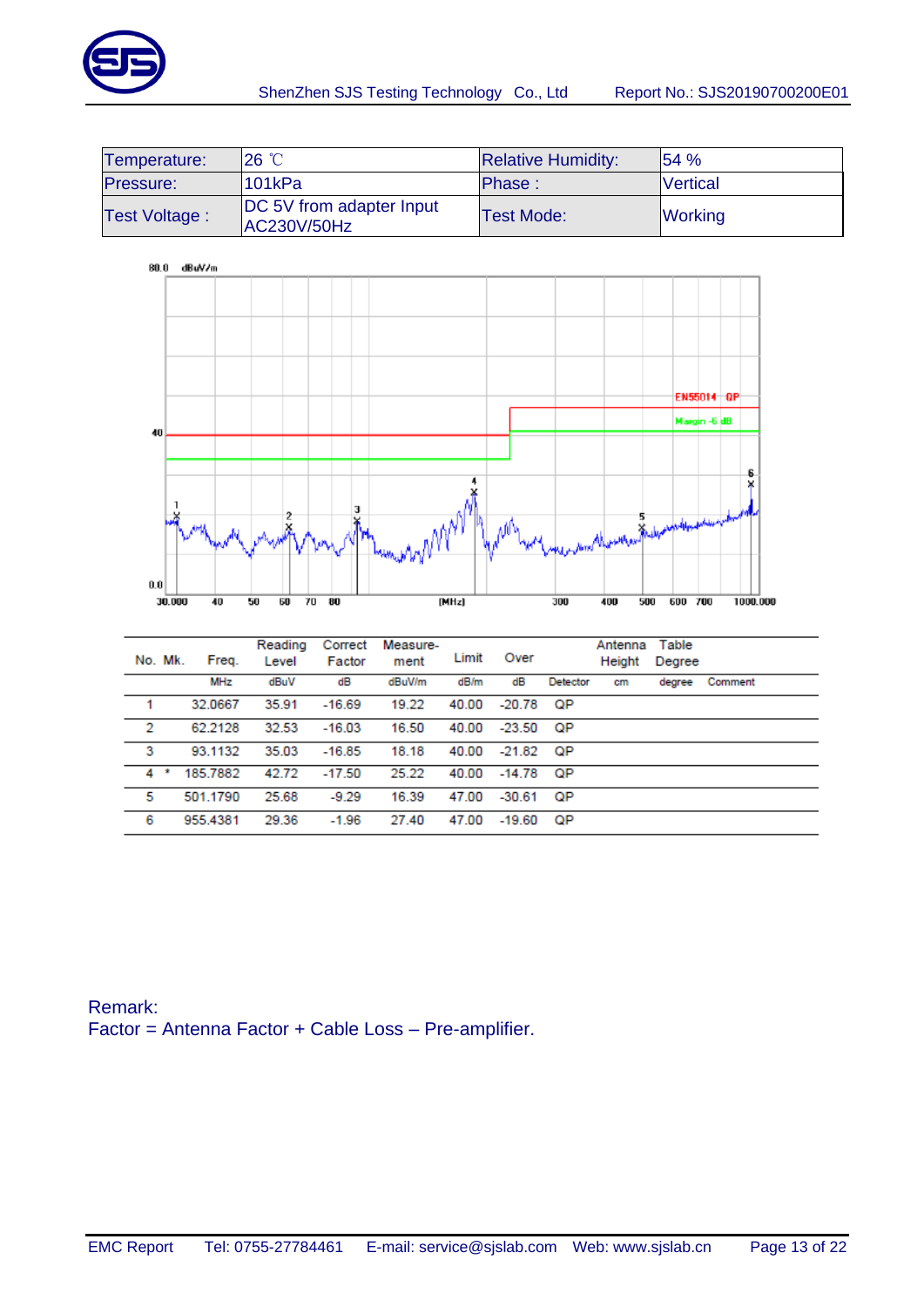

# <span id="page-13-0"></span>**8. IMMUNITY TEST OF GENERAL THE PERFORMANCE CRITERIA**

| <b>Product Standard</b> | EN 55014-2:2015                                                                                                                                                                                                                                                                                                                                                                                                                                                                                                                                                                                                                                                                                                          |
|-------------------------|--------------------------------------------------------------------------------------------------------------------------------------------------------------------------------------------------------------------------------------------------------------------------------------------------------------------------------------------------------------------------------------------------------------------------------------------------------------------------------------------------------------------------------------------------------------------------------------------------------------------------------------------------------------------------------------------------------------------------|
| <b>CRITERION A</b>      | The apparatus shall continue to operate as intended during the<br>test. No degradation of performance or loss of function is allowed<br>below a performance level (or permissible loss of performance)<br>specified by the manufacturer, when the apparatus is used as<br>intended. If the minimum performance level or the permissible<br>performance loss is not specified by the manufacturer, then either<br>of these may be derived from the product description and<br>documentation, and from what the user may resonably expect from<br>the apparatus if used as intended                                                                                                                                        |
| <b>CRITERION B</b>      | The apparatus shall continue to operate as intended after the test.<br>No degradation of performance or loss of function is allowed below<br>a performance level (or permissible loss of performance) specified<br>by the manufacturer, when the apparatus is used as intended.<br>During the test, degradation of performance is allowed, however,<br>no change of actual operating state or stored data is allowed. If the<br>minimum performance level or the permissible performance loss is<br>not specified by the manufacturer, then either of these may be<br>derived from the product description and documentation, and from<br>what the user may reasonably expect from the apparatus if used as<br>intended. |
| <b>CRITERION C</b>      | Temporary loss of function is allowed, provided the function is self-<br>recoverable or can be restored by the operation of the controls, or<br>by any operation specified in the instructions for use.                                                                                                                                                                                                                                                                                                                                                                                                                                                                                                                  |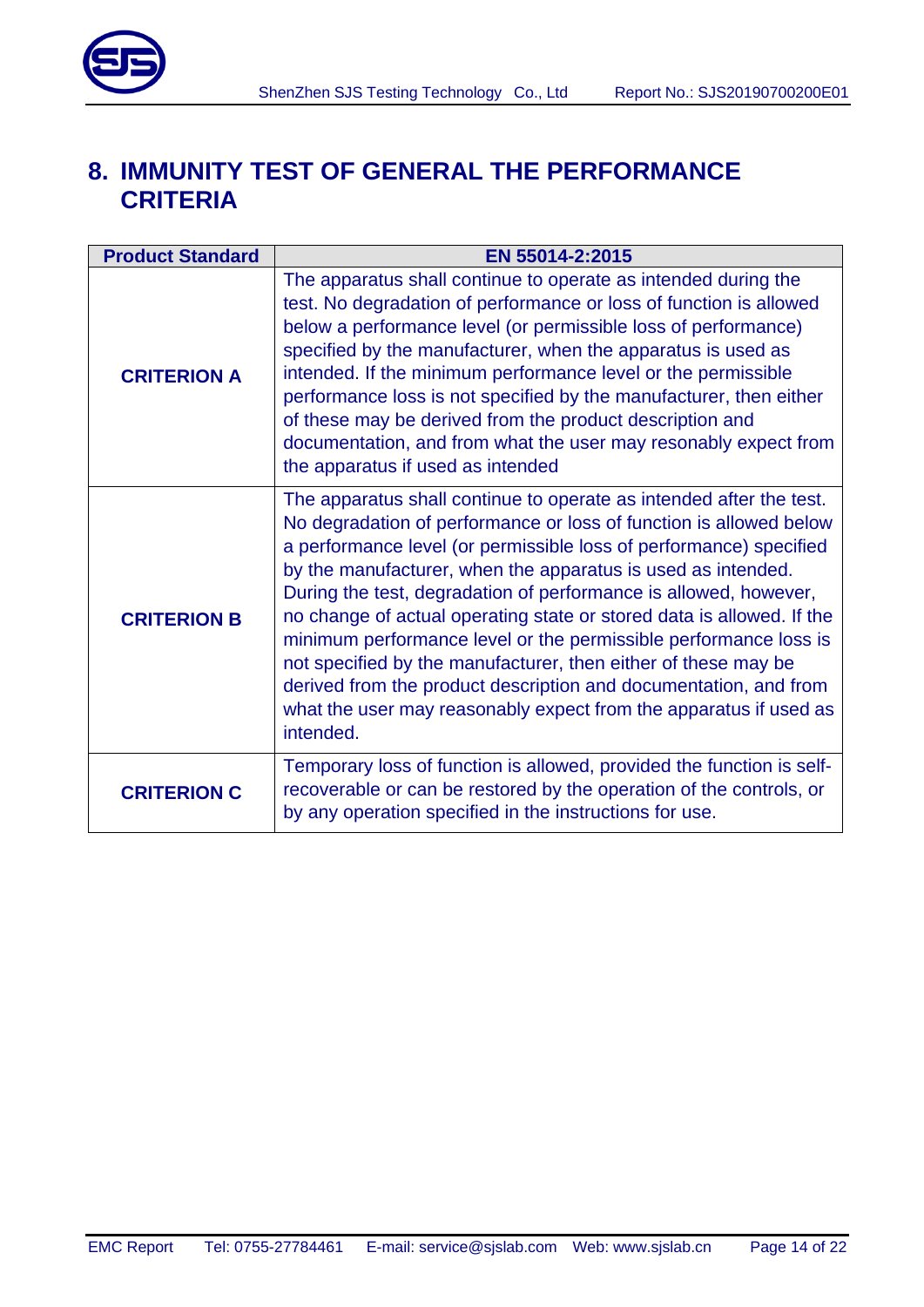

# <span id="page-14-0"></span>**9. ELECTROSTATIC DISCHARGE IMMUNITY TEST (ESD)**

<span id="page-14-1"></span>9.1 Test Specification

**Test Port :** Enclosure port **Discharge Impedance :** 330 ohm / 150 pF **Discharge Mode :** Single Discharge

- 
- 
- 
- **Discharge Period :** one second between each discharge

### <span id="page-14-2"></span>9.2 Block Diagram of Test Setup



#### <span id="page-14-3"></span>9.3 Test Procedure

a. Electrostatic discharges were applied only to those points and surfaces of the Product that are accessible to users during normal operation.

b. The test was performed with at least ten single discharges on the pre-selected points in the most sensitive polarity.

c. The time interval between two successive single discharges was at least 1 second.

d. The ESD generator was held perpendicularly to the surface to which the discharge was applied and the return cable was at least 0.2 meters from the Product.

e. Contact discharges were applied to the non-insulating coating, with the pointed tip of the generator penetrating the coating and contacting the conducting substrate.

f. Air discharges were applied with the round discharge tip of the discharge electrode approaching the Product as fast as possible (without causing mechanical damage) to touch the Product. After each discharge, the ESD generator was removed from the Product and re-triggered for a new single discharge. The test was repeated until all discharges were complete.

g. At least ten single discharges (in the most sensitive polarity) were applied to the Horizontal Coupling Plane at points on each side of the Product. The ESD generator was positioned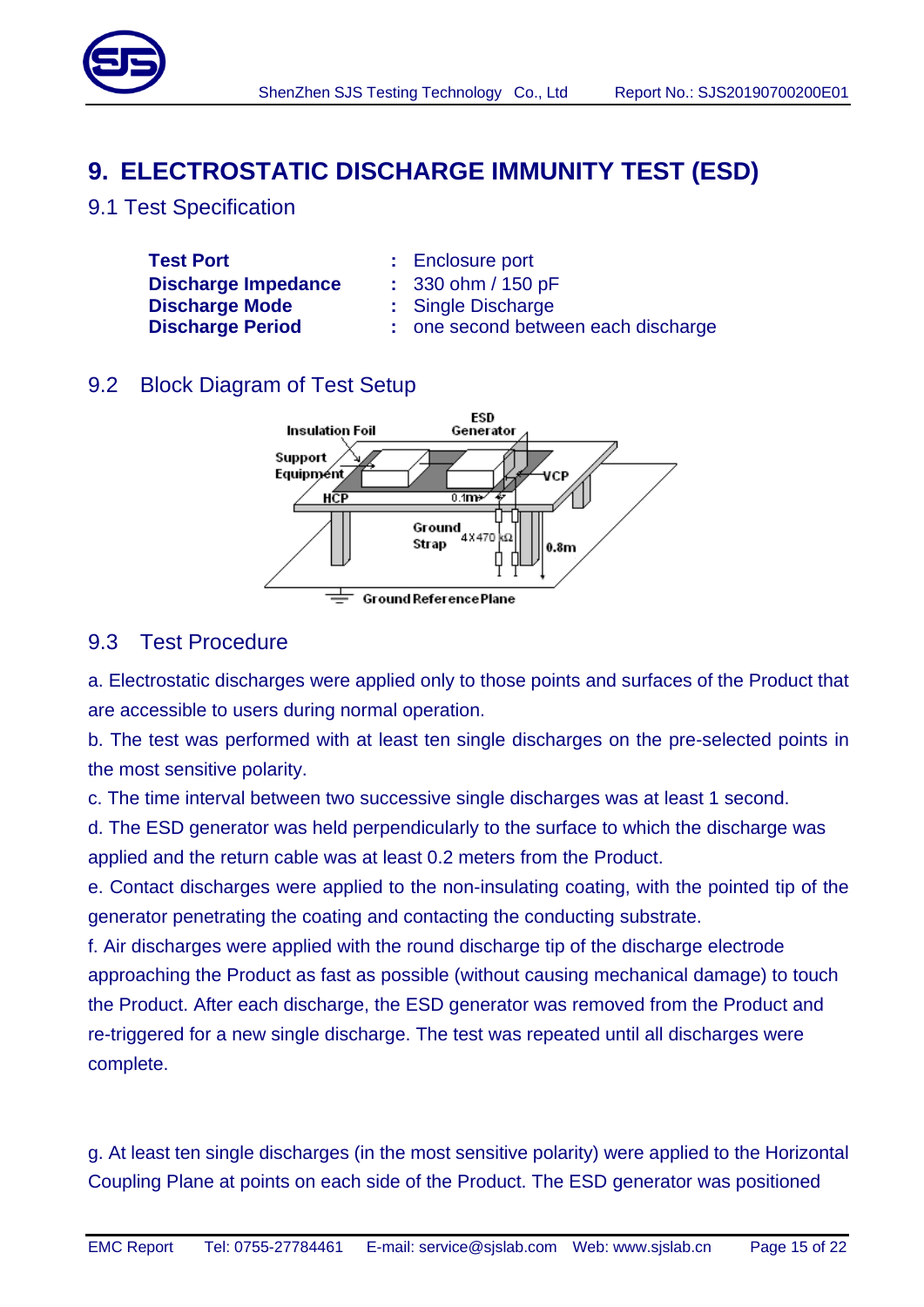

.

vertically at a distance of 0.1 meters from the Product with the discharge electrode touching the HCP.

h. At least ten single discharges (in the most sensitive polarity) were applied to the center of one vertical edge of the Vertical Coupling Plane in sufficiently different positions that the four faces of the Product were completely illuminated. The VCP (dimensions 0.5m x 0.5m) was placed vertically to and 0.1 meters from the Product.

### <span id="page-15-0"></span>9.4 Test Results

| Temperature:         | 26 °C                     | <b>Relative Humidity:</b> | 154%           |
|----------------------|---------------------------|---------------------------|----------------|
| <b>Pressure:</b>     | l101kPa                   |                           |                |
| <b>Test Voltage:</b> | DC 12V and DC 5V from     | Test Mode:                | <b>Working</b> |
|                      | adapter Input AC230V/50Hz |                           |                |

| <b>Discharg</b><br>e<br><b>Method</b> | <b>Discharge Position</b>                                     | <b>Voltage</b><br>$(\pm kV)$ | Min. No. of<br><b>Discharge per</b><br>polarity<br>(Each Point) | <b>Required</b><br><b>Level</b> | <b>Performance</b><br><b>Criterion</b> |
|---------------------------------------|---------------------------------------------------------------|------------------------------|-----------------------------------------------------------------|---------------------------------|----------------------------------------|
| Contact<br>Discharge HCP              | <b>Conductive Surfaces</b>                                    | $\overline{4}$               | 10                                                              | B                               | A                                      |
|                                       | Indirect Discharge                                            | 4                            | 10                                                              | B                               | A                                      |
|                                       | Indirect Discharge<br><b>VCP</b>                              | 4                            | 10                                                              | B                               | A                                      |
| Air                                   | Slots, Apertures, and<br><b>Discharge Insulating Surfaces</b> | 8                            | 10                                                              | B                               | A                                      |
| Note: N/A                             |                                                               |                              |                                                                 |                                 |                                        |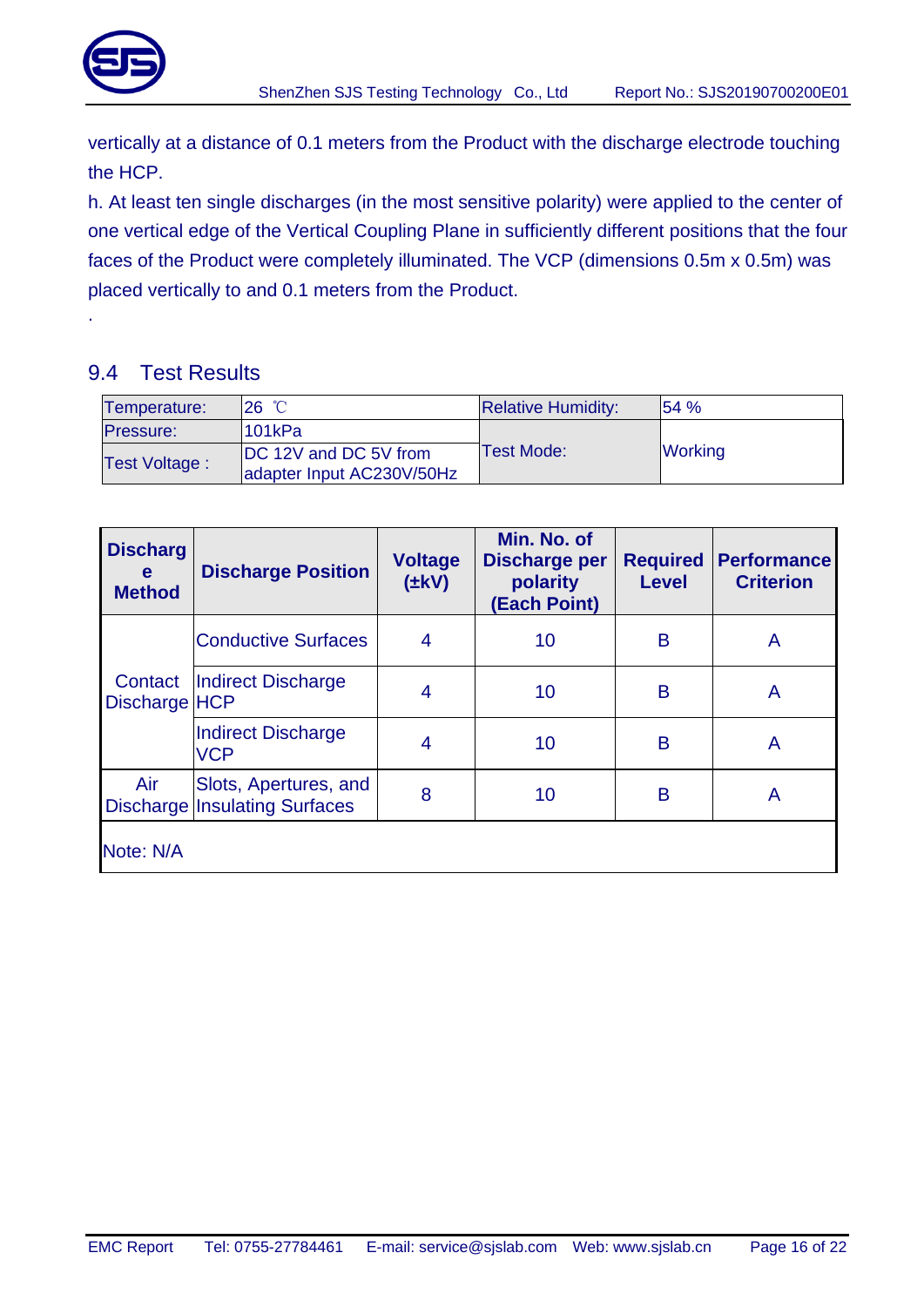

# <span id="page-16-0"></span>**10. EUT PHOTOGRAPHS**

### **EUT Photo 1**



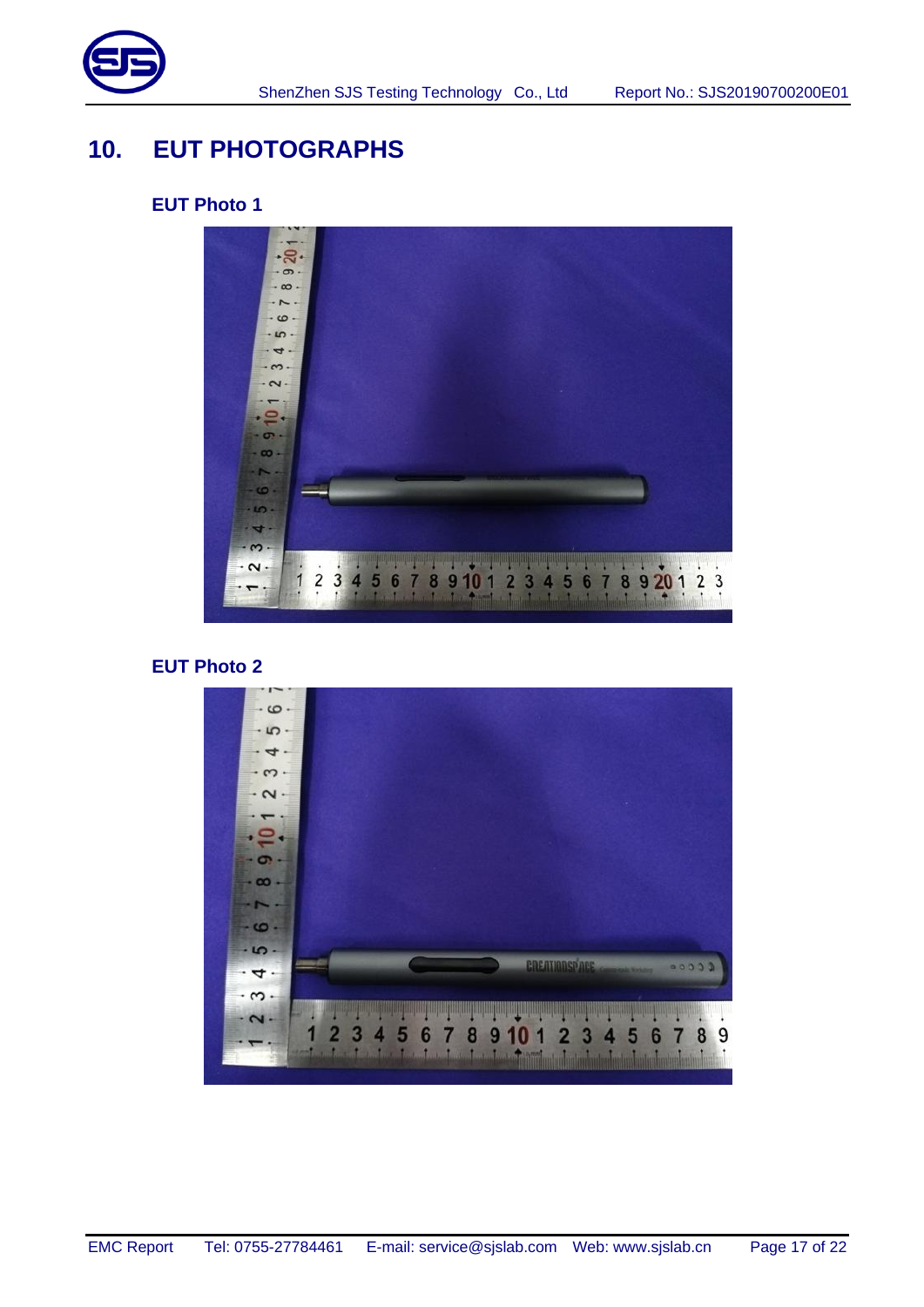



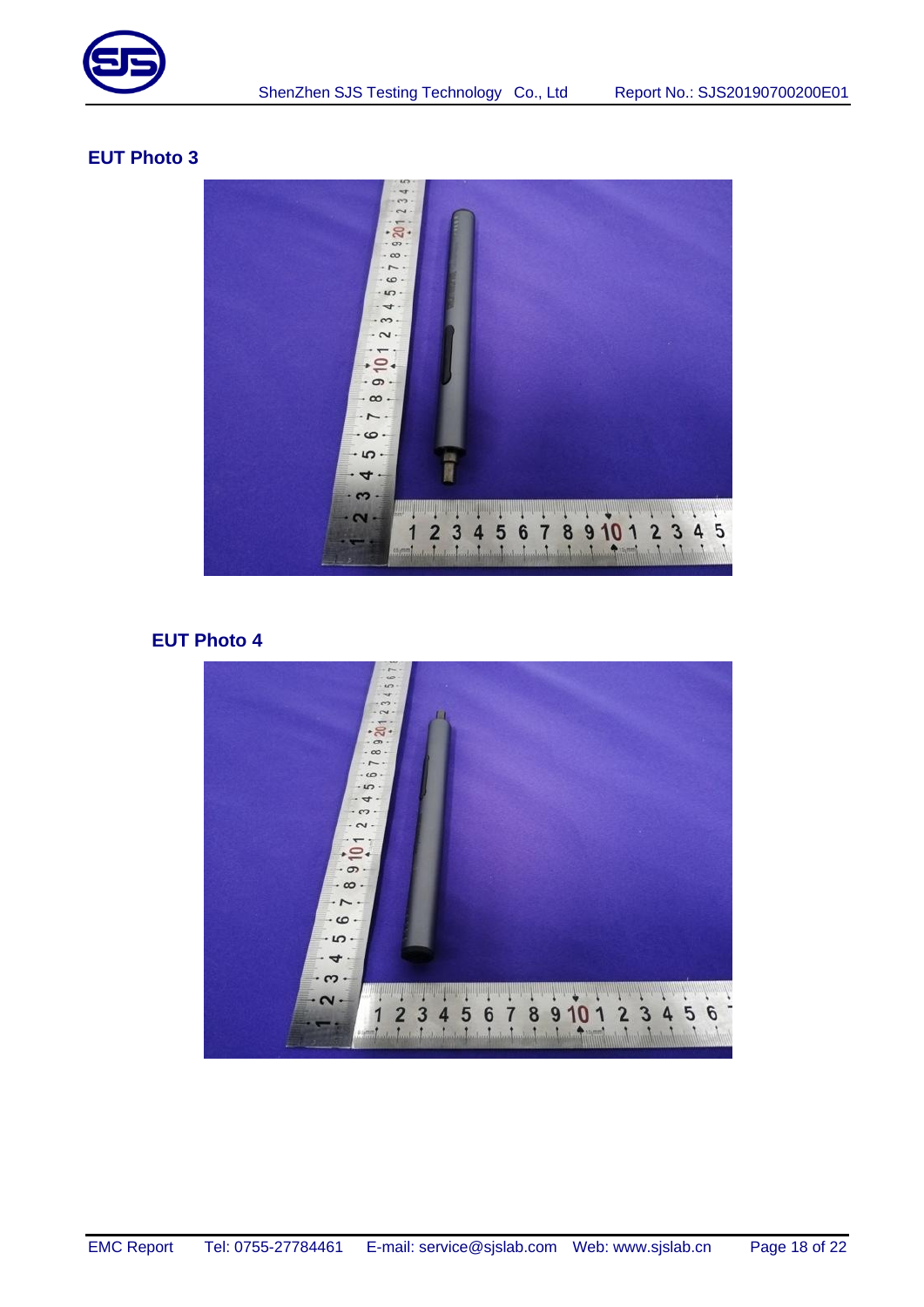



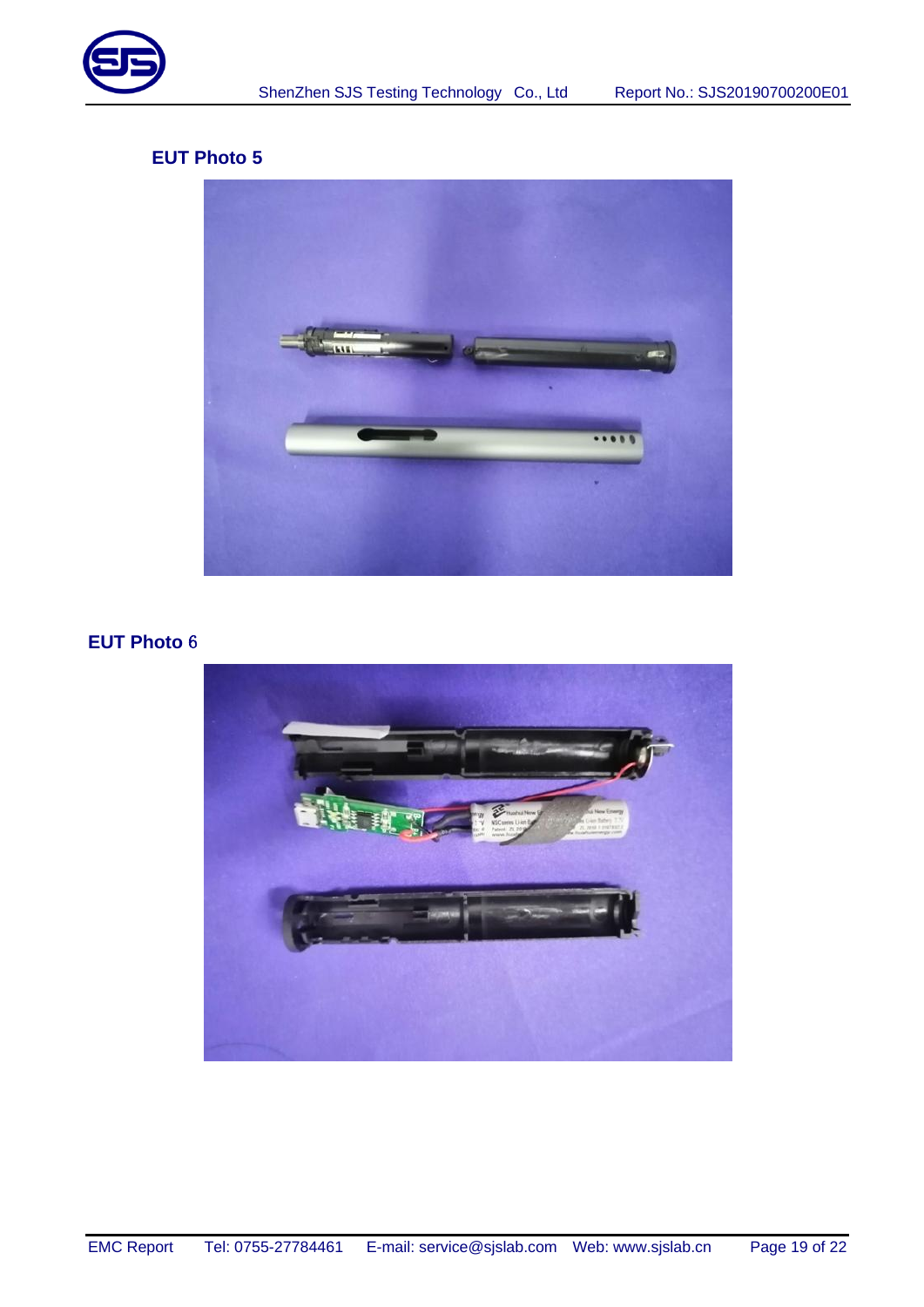



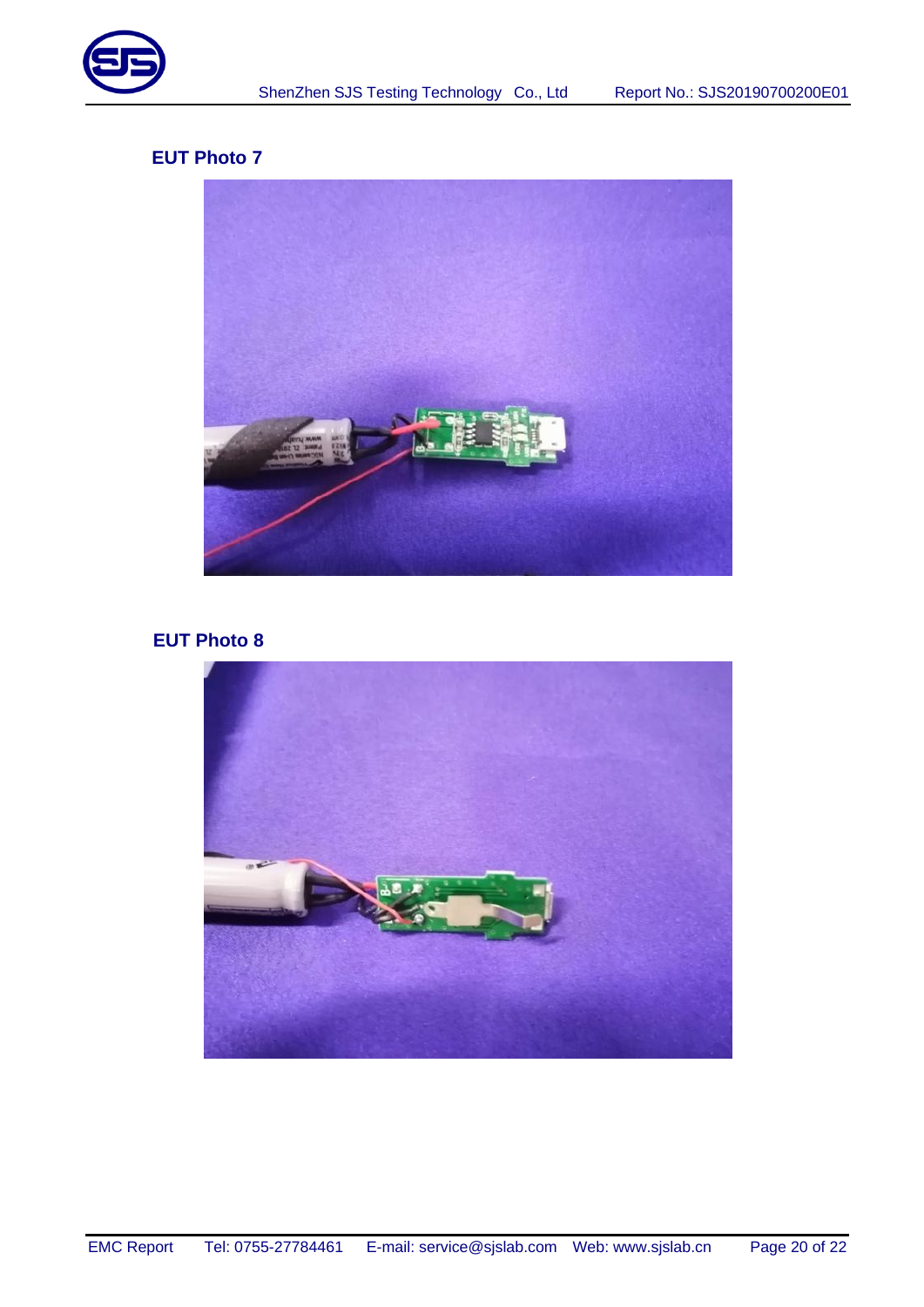